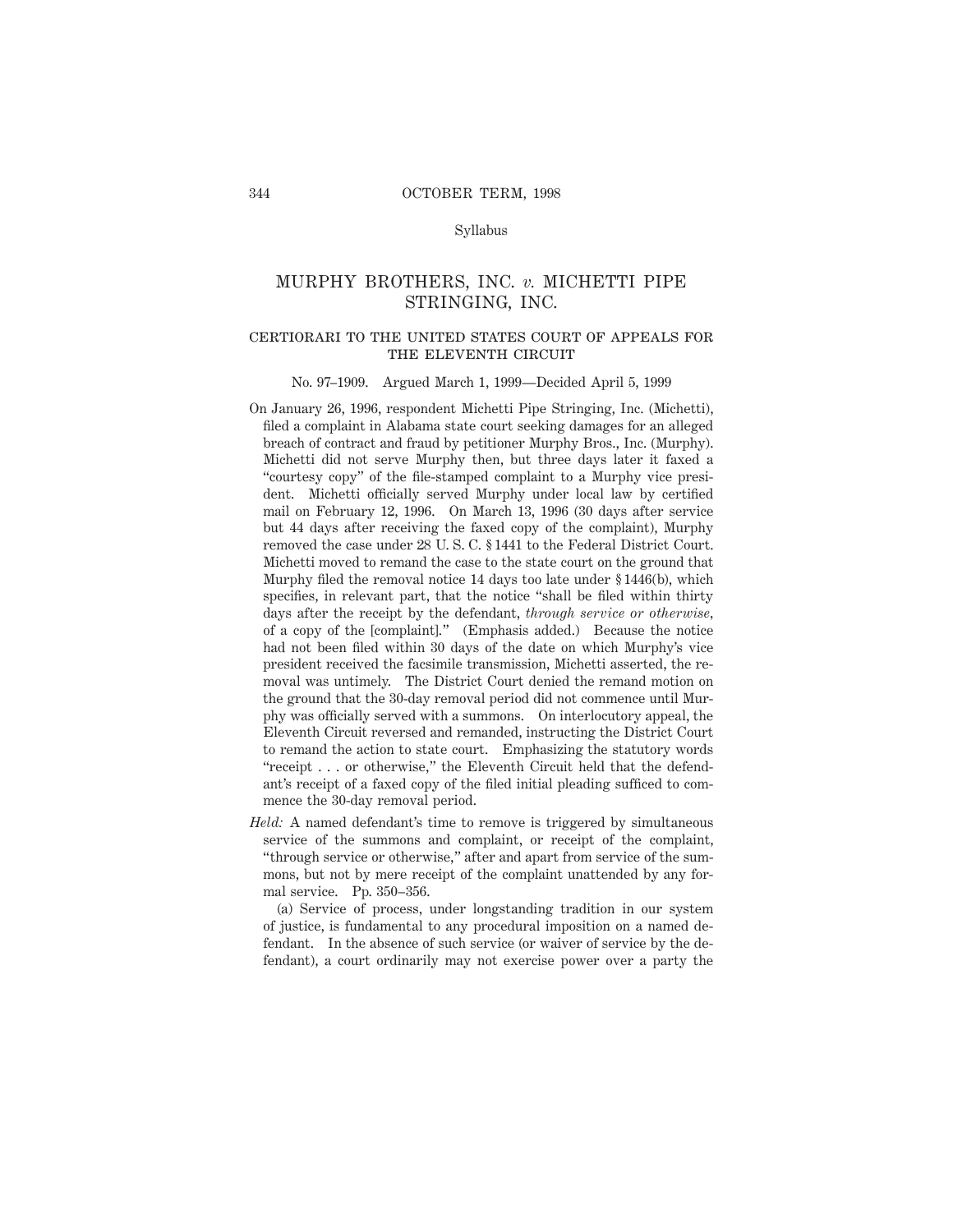#### Syllabus

complaint names as defendant. See *Omni Capital Int'l, Ltd.* v. *Rudolf Wolff & Co.*, 484 U.S. 97, 104. Accordingly, one becomes a party officially, and is required to take action in that capacity, only upon service of a summons or other authority-asserting measure stating the time within which the party served must appear and defend. See Fed. Rules Civ. Proc.  $4(a)$  and  $12(a)(1)(A)$ . Unless a named defendant agrees to waive service, the summons continues to function as the *sine qua non* directing an individual or entity to participate in a civil action or forgo procedural or substantive rights. Pp. 350–351.

(b) In enacting § 1446(b), Congress did not endeavor to break away from the traditional understanding. Prior to 1948, a defendant could remove a case any time before the expiration of the time to respond to the complaint under state law. Because that time limit varied from State to State, however, the removal period correspondingly varied. To reduce the disparity, Congress in 1948 enacted the original version of § 1446(b), which required that the removal petition in a civil action be filed within 20 days after commencement of the action or service of process, whichever was later. However, as first framed, § 1446(b) did not give adequate time or operate uniformly in States such as New York, where service of the summons commenced the action and could precede the filing of the complaint, so that the removal period could have expired *before* the defendant obtained access to the complaint. To ensure such access before commencement of the removal period, Congress in 1949 enacted the current version of § 1446(b). Nothing in the 1949 amendment's legislative history so much as hints that Congress, in making changes to accommodate atypical state commencement and complaint filing procedures, intended to dispense with the historic function of service of process as the official trigger for responsive action by a named defendant. Pp. 351–353.

(c) Relying on the "plain meaning" of § 1446(b) that the panel perceived, the Eleventh Circuit was of the view that "[receipt] through service or otherwise" opens a universe of means besides service for putting the defendant in possession of the complaint. However, the Eleventh Circuit did not delineate the dimensions of that universe. Nor can one tenably maintain that the words "or otherwise" provide a clue. Cf., *e. g., Potter* v. *McCauley,* 186 F. Supp. 146, 149. The interpretation of § 1446(b) adopted here adheres to tradition, makes sense of the phrase "or otherwise," and assures defendants adequate time to decide whether to remove an action to federal court. The various state provisions for service of the summons and the filing or service of the complaint fit into one or another of four main categories. See *ibid.* In each of those categories, the defendant's removal period will be no less than 30 days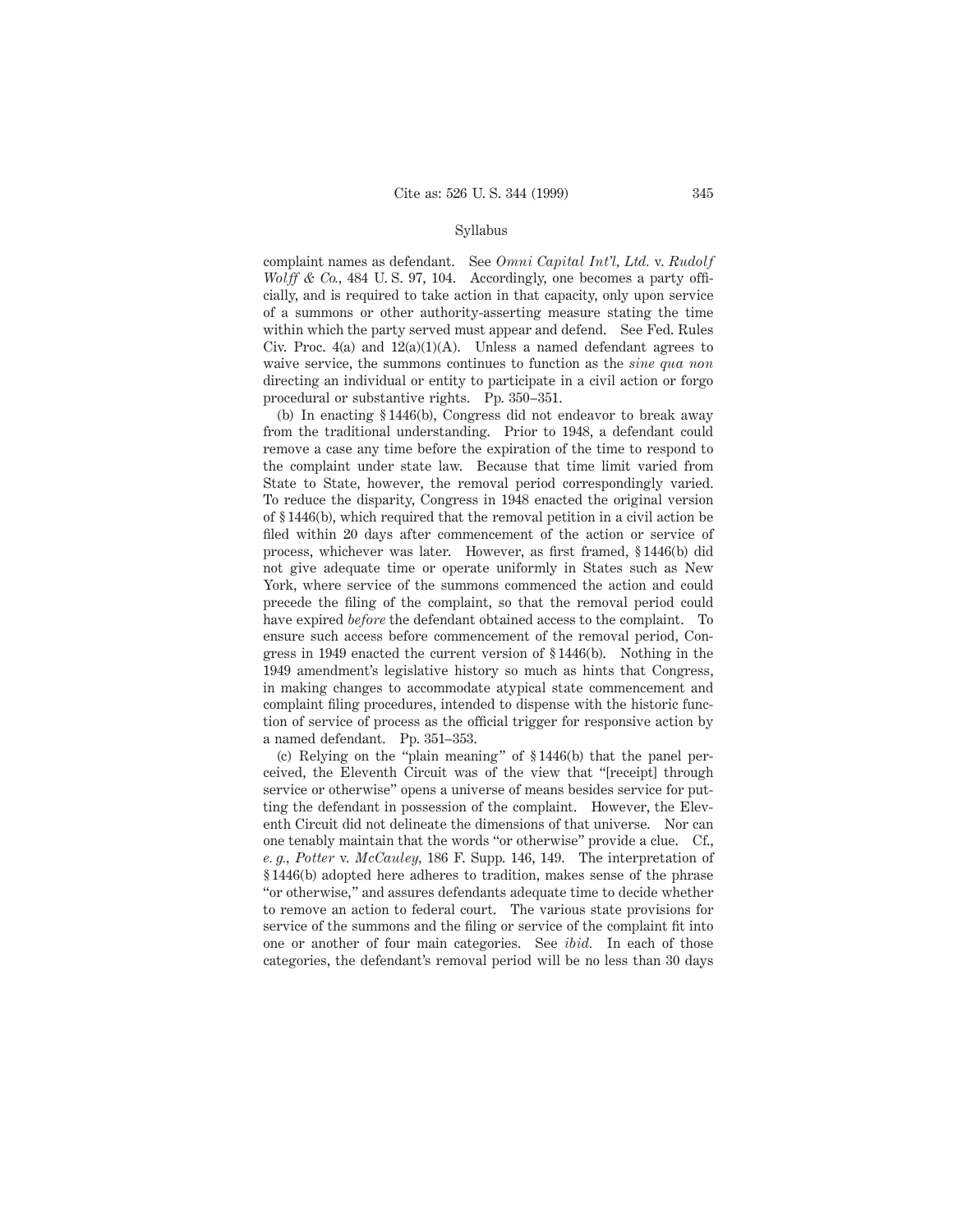# 346 MURPHY BROTHERS, INC. *v.* MICHETTI PIPE STRINGING, INC.

## Syllabus

from service, and in some of the categories, it will be more than 30 days from service, depending on when the complaint is received. First, if the summons and complaint are served together, the 30-day removal period runs at once. Second, if the defendant is served with the summons but is furnished with the complaint sometime after, the removal period runs from the receipt of the complaint. Third, if the defendant is served with the summons and the complaint is filed in court, but under local rules, service of the complaint is not required, the removal period runs from the date the complaint is made available through filing. Finally, if the complaint is filed in court prior to any service, the removal period runs from the service of the summons. See *ibid.* Notably, Rule 81(c), amended in 1949, uses the identical "receipt through service or otherwise" language in specifying the 20-day period in which the defendant must answer the complaint once the case has been removed. Rule 81(c) has been interpreted to afford the defendant at least 20 days after service of process to respond. See *Silva* v. *Madison,* 69 F. 3d 1368, 1376–1377. In *Silva,* the Seventh Circuit distinguished its earlier decision in *Roe* v. *O'Donohue,* 38 F. 3d 298 (defendant need not receive service before time for removal under § 1446(b) begins to run), but did not adequately explain why one who has not yet lawfully been made a party to an action should be required to decide in which court system the case should be heard. If, as the *Silva* court rightly determined, the "service or otherwise" language was not intended to abrogate the service requirement for purposes of Rule 81(c), that same language also was not intended to bypass service as a starter for § 1446(b)'s clock. The fact that the Seventh Circuit could read the phrase "or otherwise" differently in *Silva* and *Roe,* moreover, undercuts the Eleventh Circuit's position that the phrase has an inevitably "plain meaning." Furthermore, the so-called "receipt rule"—starting the time to remove on receipt of a copy of the complaint, however informally, despite the absence of any formal service—could operate with notable unfairness to defendants in foreign nations. Because facsimile machines transmit instantaneously, but formal service abroad may take much longer than 30 days, plaintiffs would be able to dodge international treaty requirements and trap foreign opponents into keeping their suits in state courts. Pp. 353–356.

(d) In sum, it would take a clearer statement than Congress has made to read its endeavor to extend removal time (by adding receipt of the complaint) to effect so strange a change—to set removal apart from all other responsive acts, to render removal the sole instance in which one's procedural rights slip away before service of a summons, *i. e.,* before one is subject to any court's authority. P. 356.

125 F. 3d 1396, reversed and remanded.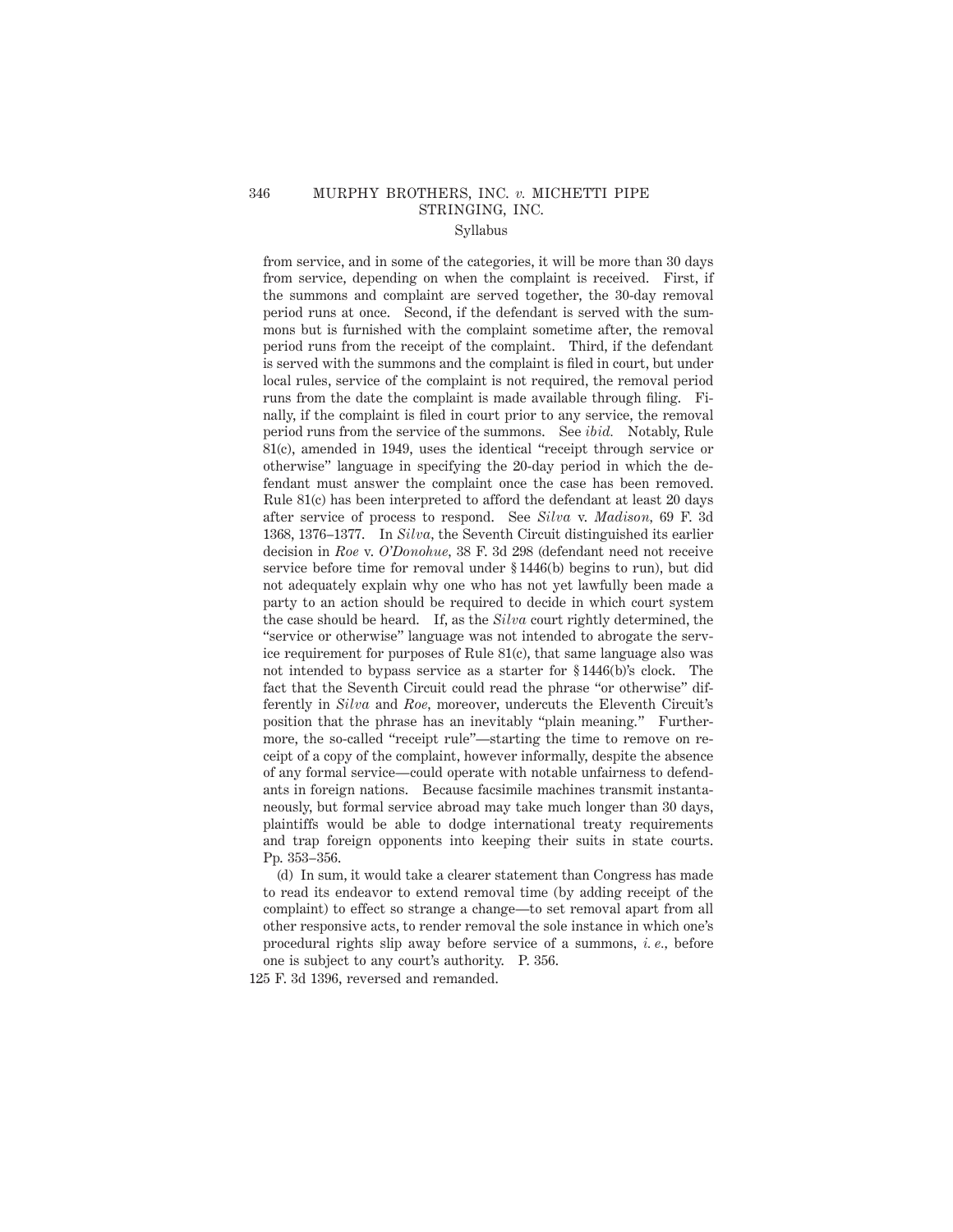GINSBURG, J., delivered the opinion of the Court, in which STEVENS, O'Connor, Kennedy, Souter, and Breyer, JJ., joined. Rehnquist, C. J., filed a dissenting opinion, in which Scalia and Thomas, JJ., joined, *post,* p. 357.

*Deborah Alley Smith* argued the cause for petitioner. With her on the briefs was *Rhonda Pitts Chambers.*

*J. David Pugh* argued the cause for respondent. With him on the brief was *James F. Archibald III.*\*

# JUSTICE GINSBURG delivered the opinion of the Court.

This case concerns the time within which a defendant named in a state-court action may remove the action to a federal court. The governing provision is 28 U. S. C. § 1446(b), which specifies, in relevant part, that the removal notice "shall be filed within thirty days after the receipt by the defendant, through service or otherwise, of a copy of the [complaint]." The question presented is whether the named defendant must be officially summoned to appear in the action before the time to remove begins to run. Or, may the 30-day period start earlier, on the named defendant's receipt, before service of official process, of a "courtesy copy" of the filed complaint faxed by counsel for the plaintiff?

We read Congress' provisions for removal in light of a bedrock principle: An individual or entity named as a defendant is not obliged to engage in litigation unless notified of the action, and brought under a court's authority, by formal process. Accordingly, we hold that a named defendant's time to

<sup>\*</sup>Briefs of *amici curiae* urging reversal were filed for the United States by *Solicitor General Waxman, Assistant Attorney General Hunger, Deputy Solicitor General Wallace, Kent L. Jones, Barbara L. Herwig,* and *Robert D. Kamenshine;* for the American Federation of Labor and Congress of Industrial Organizations by *Laurence Gold, Jonathan P. Hiatt,* and *Marsha S. Berzon;* and for the Product Liability Advisory Council, Inc., by *Patrick W. Lee* and *Robert P. Charrow.*

*David C. Lewis* filed a brief for the Defense Research Institute as *amicus curiae.*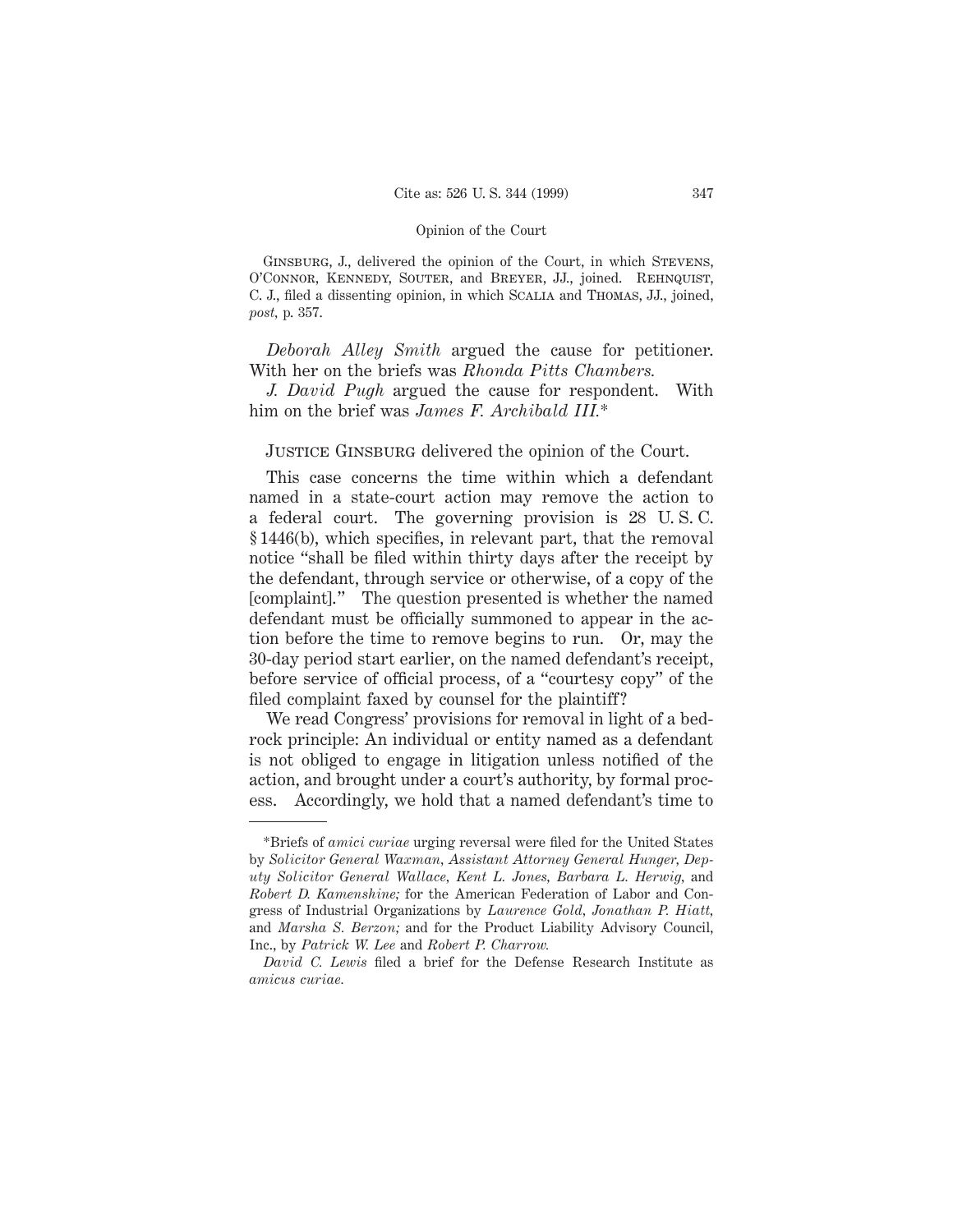## 348 MURPHY BROTHERS, INC. *v.* MICHETTI PIPE STRINGING, INC. Opinion of the Court

remove is triggered by simultaneous service of the summons and complaint, or receipt of the complaint, "through service or otherwise," after and apart from service of the summons, but not by mere receipt of the complaint unattended by any formal service.

I

On January 26, 1996, respondent Michetti Pipe Stringing, Inc. (Michetti), filed a complaint in Alabama state court seeking damages for an alleged breach of contract and fraud by petitioner Murphy Bros., Inc. (Murphy). Michetti did not serve Murphy at that time, but three days later it faxed a "courtesy copy" of the file-stamped complaint to one of Murphy's vice presidents. The parties then engaged in settlement discussions until February 12, 1996, when Michetti officially served Murphy under local law by certified mail.

On March 13, 1996 (30 days after service but 44 days after receiving the faxed copy of the complaint), Murphy removed the case under 28 U. S. C. § 1441 to the United States District Court for the Northern District of Alabama.<sup>1</sup> Michetti moved to remand the case to the state court on the ground that Murphy filed the removal notice 14 days too late. The notice of removal had not been filed within 30 days of the date on which Murphy's vice president received the facsimile transmission. Consequently, Michetti asserted, the removal was untimely under 28 U.S.C. § 1446(b), which provides:

"The notice of removal of a civil action or proceeding shall be filed within thirty days after the receipt by the defendant, *through service or otherwise,* of a copy of the initial pleading setting forth the claim for relief upon which such action or proceeding is based, or within thirty days after the service of summons upon the de-

<sup>&</sup>lt;sup>1</sup> Murphy invoked the jurisdiction of the Federal District Court under 28 U. S. C. § 1332 based on diversity of citizenship. Michetti is a Canadian company with its principal place of business in Alberta, Canada; Murphy is an Illinois corporation with its principal place of business in that State.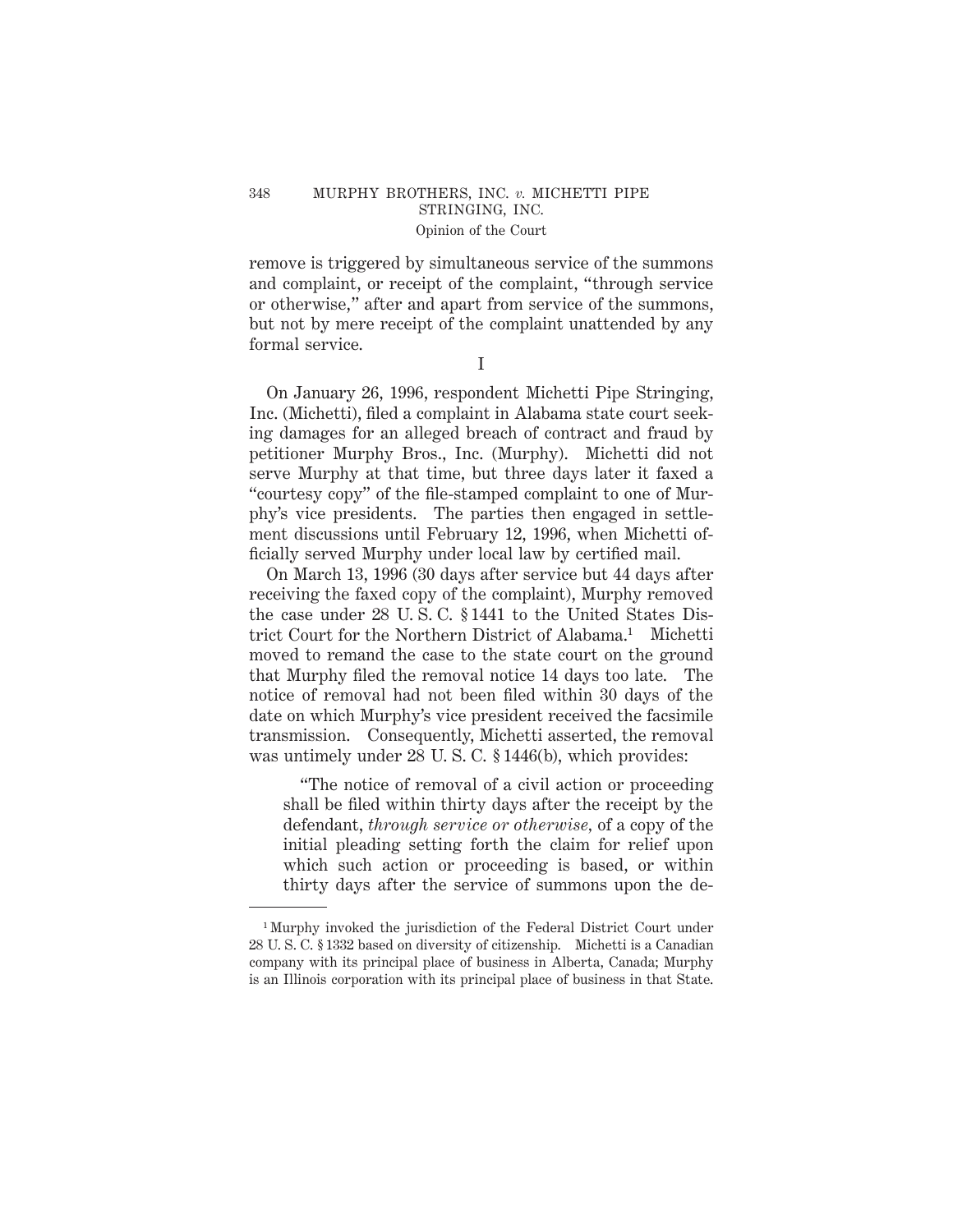fendant if such initial pleading has then been filed in court and is not required to be served on the defendant, whichever period is shorter." (Emphasis added.)

The District Court denied the remand motion on the ground that the 30-day removal period did not commence until Murphy was officially served with a summons. The court observed that the phrase "or otherwise" was added to § 1446(b) in 1949 to govern removal in States where an action is commenced merely by the service of a summons, without any requirement that the complaint be served or even filed contemporaneously. See App. A–24. Accordingly, the District Court said, the phrase had "no field of operation" in States such as Alabama, where the complaint must be served along with the summons. See *ibid.*

On interlocutory appeal permitted pursuant to 28 U. S. C. § 1292(b), the Court of Appeals for the Eleventh Circuit reversed and remanded, instructing the District Court to remand the action to state court. 125 F. 3d 1396, 1399 (1997). The Eleventh Circuit held that "the clock starts to tick upon the defendant's receipt of a copy of the filed initial pleading." *Id.,* at 1397. "By and large," the appellate court wrote, "our analysis begins and ends with" the words "receipt . . . or otherwise." *Id.,* at 1397–1398 (emphasis deleted). Because lower courts have divided on the question whether service of process is a prerequisite for the running of the 30-day removal period under  $$1446(b)<sup>2</sup>$  we granted certiorari. 525 U. S. 960 (1998).

<sup>2</sup> Compare *Reece* v. *Wal-Mart Stores, Inc.,* 98 F. 3d 839, 841 (CA5 1996) (removal period begins with receipt of a copy of the initial pleading through any means, not just service of process); *Roe* v. *O'Donohue,* 38 F. 3d 298, 303 (CA7 1994) ("Once the defendant possesses a copy of the complaint, it must decide promptly in which court it wants to proceed."), with *Bowman* v. *Weeks Marine, Inc.,* 936 F. Supp. 329, 333 (SC 1996) (removal period begins only upon proper service of process); *Baratt* v. *Phoenix Mut. Life Ins. Co.,* 787 F. Supp. 333, 336 (WDNY 1992) (proper service is a prerequisite to commencement of removal period).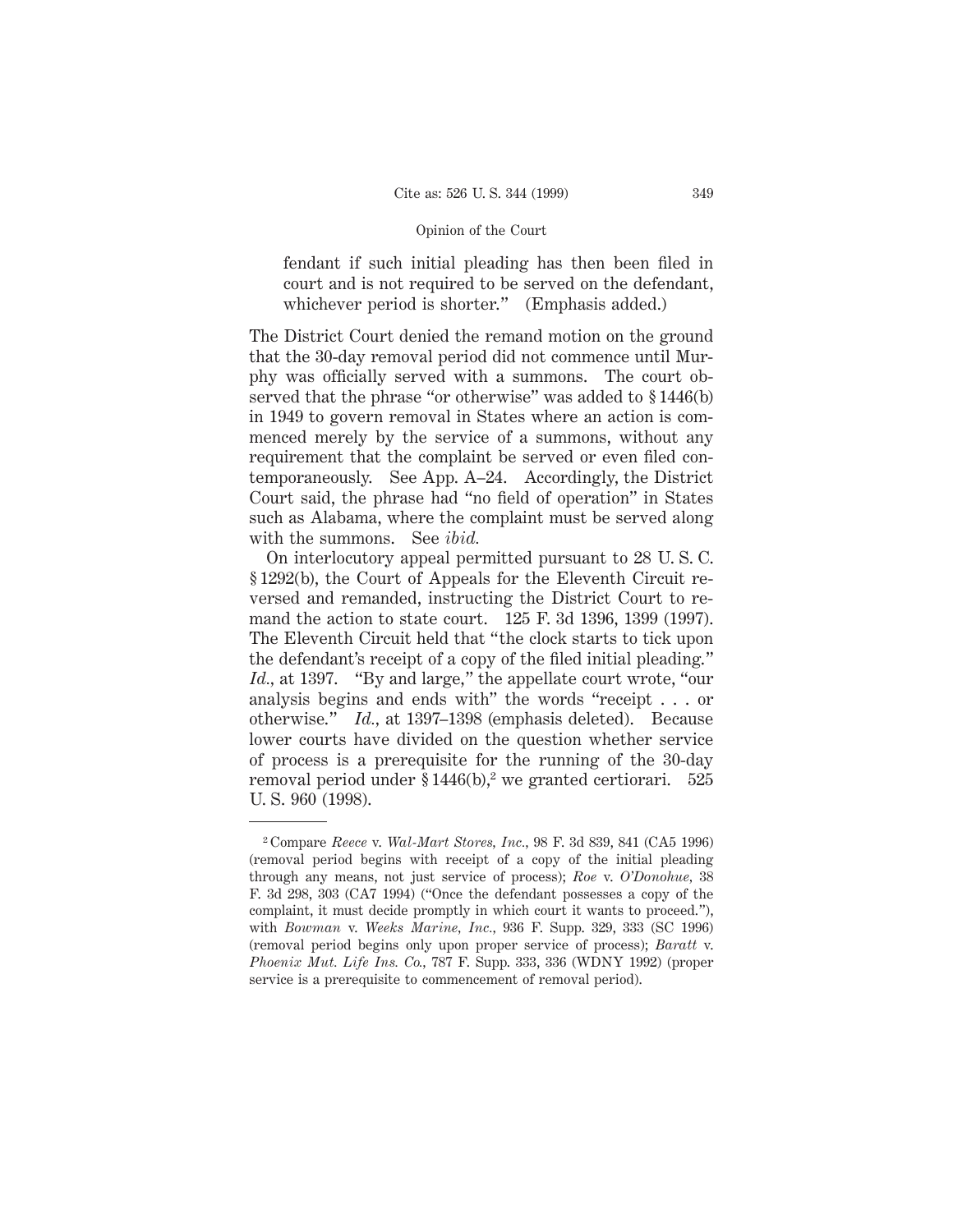## II

Service of process, under longstanding tradition in our system of justice, is fundamental to any procedural imposition on a named defendant. At common law, the writ of *capias ad respondendum* directed the sheriff to secure the defendant's appearance by taking him into custody. See 1 J. Moore, Moore's Federal Practice ¶ 0.6[2.–2], p. 212 (2d ed. 1996) ("[T]he three royal courts, Exchequer, Common Pleas, and King's Bench . . . obtained an *in personam* jurisdiction over the defendant in the same manner through the writ of *capias ad respondendum.*"). The requirement that a defendant be brought into litigation by official service is the contemporary counterpart to that writ. See *International Shoe Co.* v. *Washington,* 326 U. S. 310, 316 (1945) ("[T]he *capias ad respondendum* has given way to personal service of summons or other form of notice.").

In the absence of service of process (or waiver of service by the defendant), a court ordinarily may not exercise power over a party the complaint names as defendant. See *Omni Capital Int'l, Ltd.* v. *Rudolf Wolff & Co.,* 484 U. S. 97, 104 (1987) ("Beforea... court may exercise personal jurisdiction over a defendant, the procedural requirement of service of summons must be satisfied."); *Mississippi Publishing Corp.* v. *Murphree,* 326 U. S. 438, 444–445 (1946) ("[S]ervice of summons is the procedure by which a court . . . asserts jurisdiction over the person of the party served."). Accordingly, one becomes a party officially, and is required to take action in that capacity, only upon service of a summons or other authority-asserting measure stating the time within which the party served must appear and defend. See Fed. Rule Civ. Proc. 4(a) ("[The summons] shall . . . state the time within which the defendant must appear and defend, and notify the defendant that failure to do so will result in a judgment by default against the defendant."); Rule  $12(a)(1)(A)$  (a defendant shall serve an answer within 20 days of being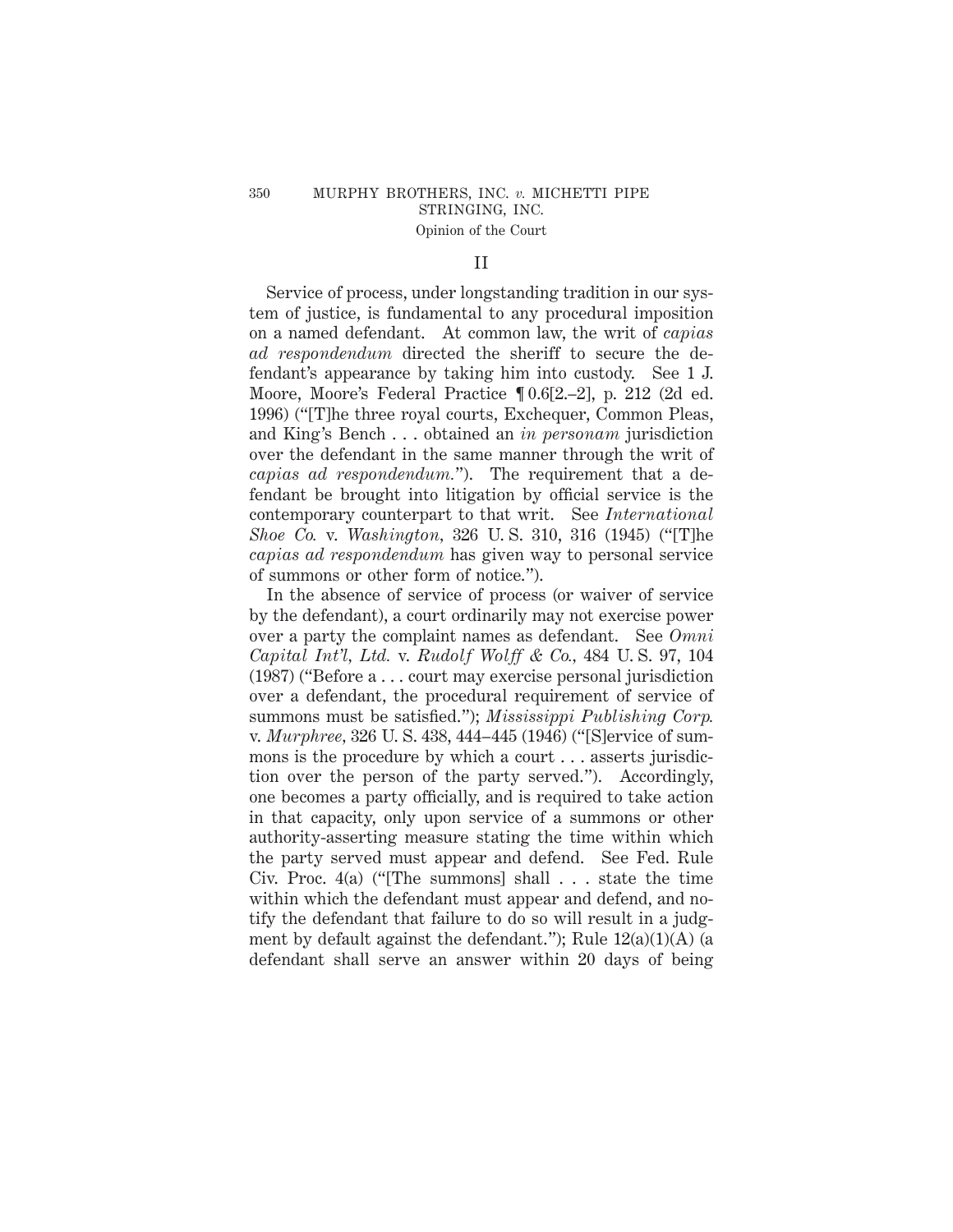served with the summons and complaint). Unless a named defendant agrees to waive service, the summons continues to function as the *sine qua non* directing an individual or entity to participate in a civil action or forgo procedural or substantive rights.

## III

When Congress enacted § 1446(b), the legislators did not endeavor to break away from the traditional understanding. Prior to 1948, a defendant could remove a case any time before the expiration of her time to respond to the complaint under state law. See, *e. g.,* 28 U. S. C. § 72 (1940 ed.). Because the time limits for responding to the complaint varied from State to State, however, the period for removal correspondingly varied. To reduce the disparity, Congress in 1948 enacted the original version of § 1446(b), which provided that "[t]he petition for removal of a civil action or proceeding may be filed within twenty days after commencement of the action or service of process, whichever is later." Act of June 25, 1948, 62 Stat. 939, as amended, 28 U. S. C. § 1446(b). According to the relevant House Report, this provision was intended to "give adequate time and operate uniformly throughout the Federal jurisdiction." H. R. Rep. No. 308, 80th Cong., 1st Sess., A135 (1947).

Congress soon recognized, however, that § 1446(b), as first framed, did not "give adequate time and operate uniformly" in all States. In States such as New York, most notably, service of the summons commenced the action, and such service could precede the filing of the complaint. Under § 1446(b) as originally enacted, the period for removal in such a State could have expired *before* the defendant obtained access to the complaint.

To ensure that the defendant would have access to the complaint before commencement of the removal period, Congress in 1949 enacted the current version of § 1446(b): "The petition for removal of a civil action or proceeding shall be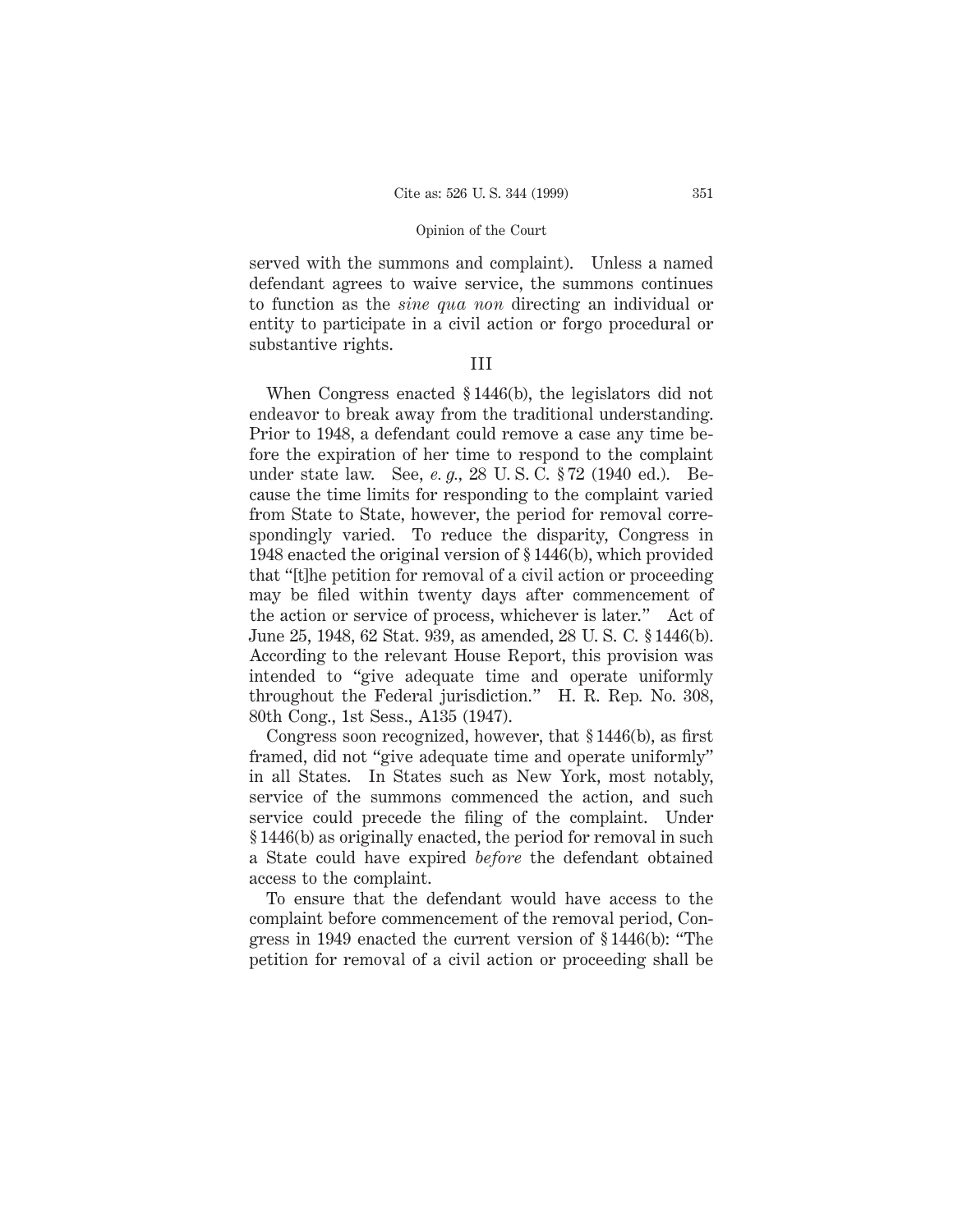filed within twenty days [now thirty days]<sup>3</sup> after the receipt by the defendant, through service or otherwise, of a copy of the initial pleading setting forth the claim for relief upon which such action or proceeding is based." Act of May 24, 1949, § 83(a), 63 Stat. 101. The accompanying Senate Report explained:

"In some States suits are begun by the service of a summons or other process without the necessity of filing any pleading until later. As the section now stands, this places the defendant in the position of having to take steps to remove a suit to Federal court before he knows what the suit is about. As said section is herein proposed to be rewritten, a defendant is not required to file his petition for removal until 20 days after he has received (or it has been made available to him) a copy of the initial pleading filed by the plaintiff setting forth the claim upon which the suit is based and the relief prayed for. It is believed that this will meet the varying conditions of practice in all the States." S. Rep. No. 303, 81st Cong., 1st Sess., 6 (1949).

See also H. R. Rep. No. 352, 81st Cong., 1st Sess., 14 (1949) ("The first paragraph of the amendment to subsection (b) corrects [the New York problem] by providing that the petition for removal need not be filed until 20 days after the defendant has received a copy of the plaintiff's initial pleading.").<sup>4</sup> Nothing in the legislative history of the  $1949$ 

<sup>3</sup> Congress extended the period for removal from 20 days to 30 days in 1965. See Act of Sept. 29, 1965, 79 Stat. 887.

<sup>4</sup> The second half of the revised § 1446(b), providing that the petition for removal shall be filed "within twenty days after the service of summons upon the defendant if such initial pleading has then been filed in court and is not required to be served on the defendant, whichever period is shorter," § 83(b), 63 Stat. 101, was added to address the situation in States such as Kentucky, which required the complaint to be filed at the time the summons issued, but did not require service of the complaint along with the summons. See H. R. Rep. No. 352, 81st Cong., 1st Sess., 14 (1949)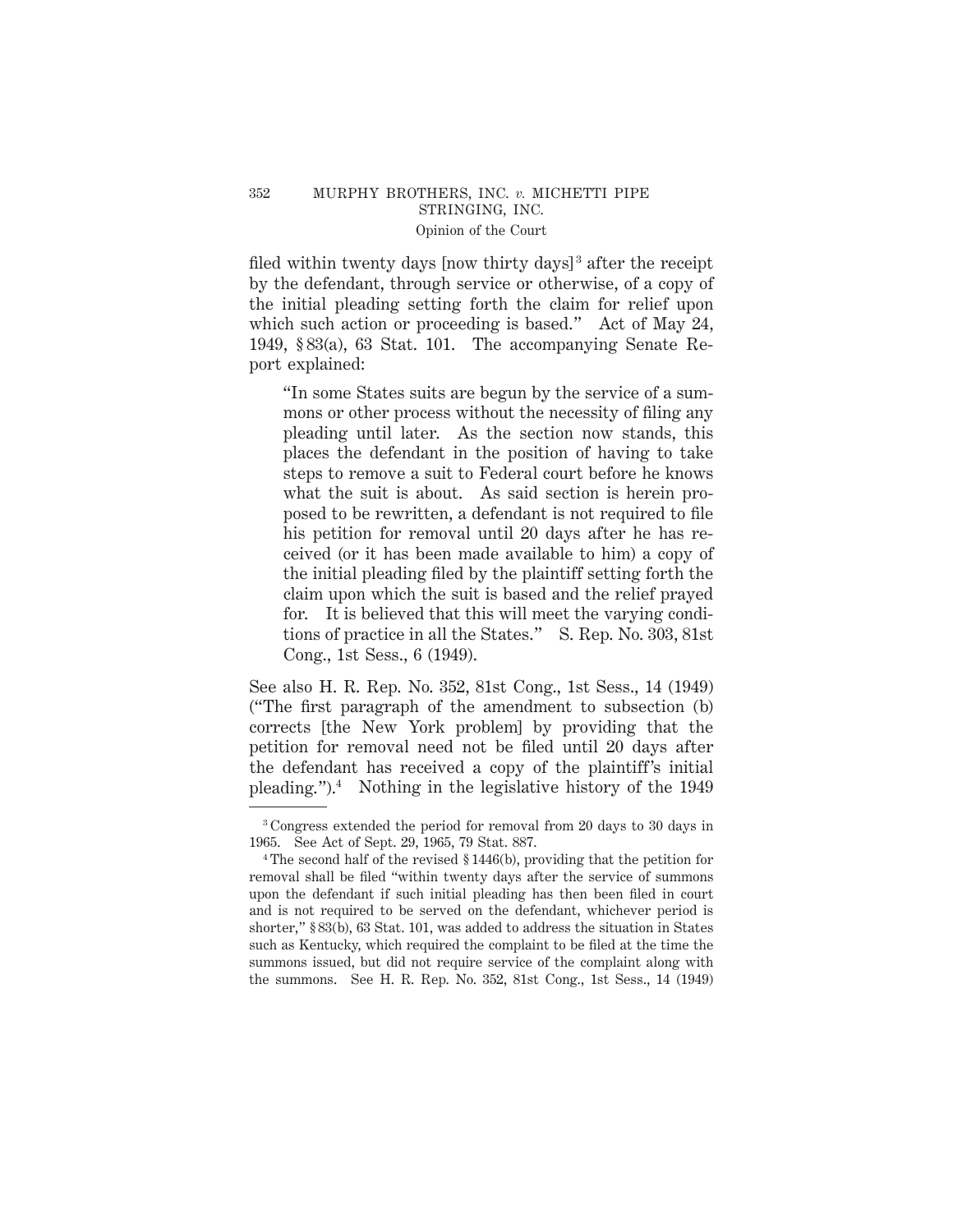amendment so much as hints that Congress, in making changes to accommodate atypical state commencement and complaint filing procedures, intended to dispense with the historic function of service of process as the official trigger for responsive action by an individual or entity named defendant.5

## IV

The Eleventh Circuit relied on the "plain meaning" of § 1446(b) that the panel perceived. See 125 F. 3d, at 1398. In the Eleventh Circuit's view, because the term " '[r]eceipt' is the nominal form of 'receive,' which means broadly 'to come into possession of' or to 'acquire,'" the phrase "'[receipt] through service or otherwise' opens a universe of means besides service for putting the defendant in possession of the complaint." *Ibid.* What are the dimensions of that "universe"? The Eleventh Circuit's opinion is uninformative. Nor can one tenably maintain that the words "or otherwise" provide a clue. Cf. *Potter* v. *McCauley,* 186 F. Supp. 146, 149 (Md. 1960) ("It is not possible to state definitely in general terms the precise scope and effect of the word 'otherwise' in its context here because its proper application in particular situations will vary with state procedural requirements."); *Apache Nitrogen Products, Inc.* v.

<sup>(&</sup>quot;Th[e first clause of revised § 1446(b)], however, without more, would create further difficulty in those States, such as Kentucky, where suit is commenced by the filing of the plaintiff's initial pleading and the issuance and service of a summons without any requirement that a copy of the pleading be served upon or otherwise furnished to the defendant. Accordingly . . . the amendment provides that in such cases the petition for removal shall be filed within 20 days after the service of the summons.").

<sup>&</sup>lt;sup>5</sup>It is evident, too, that Congress could not have foreseen the situation posed by this case, for, as the District Court recognized, "[i]n 1949 Congress did not anticipate use of facsmile *[sic]* transmissions." App. A–23, n. 1. Indeed, even the photocopy machine was not yet on the scene at that time. See 9 New Encyclopædia Britannica 400 (15th ed. 1985) (noting that photocopiers "did not become available for commercial use until 1950").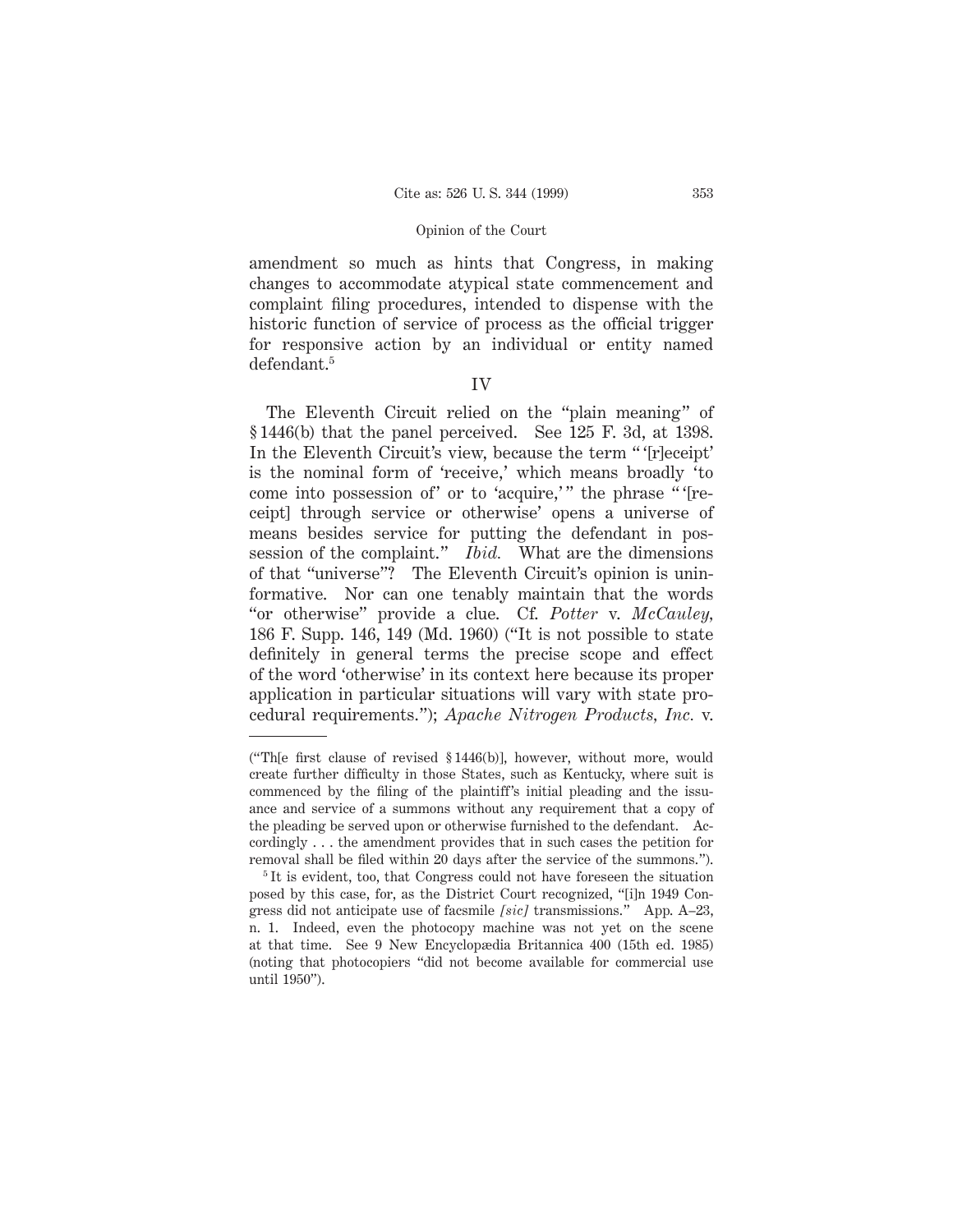## 354 MURPHY BROTHERS, INC. *v.* MICHETTI PIPE STRINGING, INC. Opinion of the Court

*Harbor Ins. Co.,* 145 F. R. D. 674, 679 (Ariz. 1993) ("[I]f in fact the words 'service or otherwise' had a plain meaning, the cases would not be so hopelessly split over their proper interpretation.").

The interpretation of § 1446(b) adopted here adheres to tradition, makes sense of the phrase "or otherwise," and assures defendants adequate time to decide whether to remove an action to federal court. As the court in *Potter* observed, the various state provisions for service of the summons and the filing or service of the complaint fit into one or another of four main categories. See 186 F. Supp., at 149. In each of the four categories, the defendant's period for removal will be no less than 30 days from service, and in some categories, it will be more than 30 days from service, depending on when the complaint is received.

As summarized in *Potter,* the possibilities are as follows. First, if the summons and complaint are served together, the 30-day period for removal runs at once. Second, if the defendant is served with the summons but the complaint is furnished to the defendant sometime after, the period for removal runs from the defendant's receipt of the complaint. Third, if the defendant is served with the summons and the complaint is filed in court, but under local rules, service of the complaint is not required, the removal period runs from the date the complaint is made available through filing. Finally, if the complaint is filed in court prior to any service, the removal period runs from the service of the summons. See *ibid.*

Notably, Federal Rule of Civil Procedure 81(c), amended in 1949, uses the identical "receipt through service or otherwise" language in specifying the time the defendant has to answer the complaint once the case has been removed:

"In a removed action in which the defendant has not answered, the defendant shall answer or present the other defenses or objections available under these rules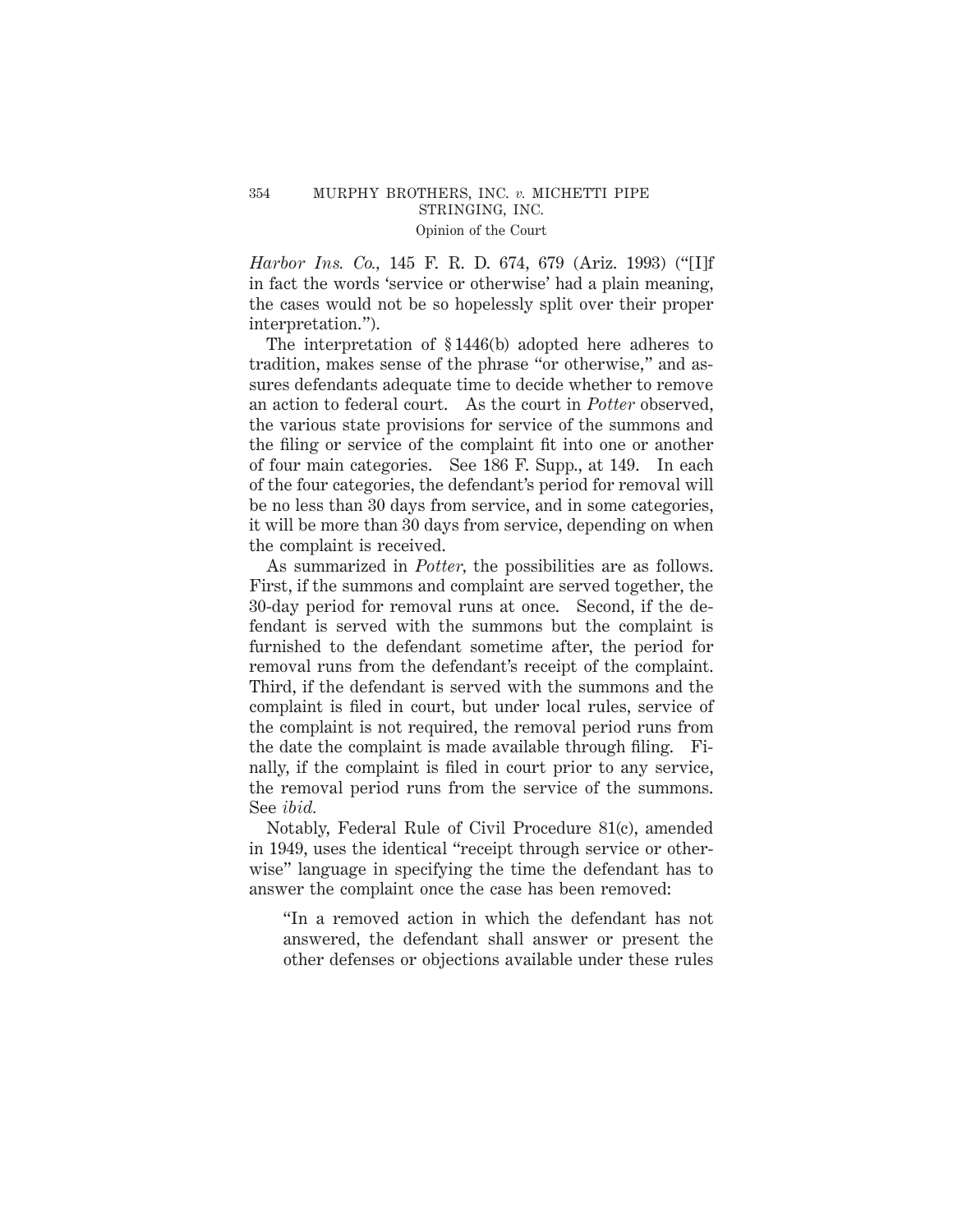within 20 days after the receipt through service or otherwise of a copy of the initial pleading setting forth the claim for relief upon which the action or proceeding is based."

Rule 81(c) sensibly has been interpreted to afford the defendant at least 20 days after service of process to respond. See *Silva* v. *Madison,* 69 F. 3d 1368, 1376–1377 (CA7 1995). In *Silva,* the Seventh Circuit Court of Appeals observed that "nothing . . . would justify our concluding that the drafters, in their quest for evenhandedness and promptness in the removal process, intended to abrogate the necessity for something as fundamental as service of process." *Id.,* at 1376. In reaching this conclusion, the court distinguished an earlier decision, *Roe* v. *O'Donohue,* 38 F. 3d 298 (CA7 1994), which held that a defendant need not receive service of process before his time for removal under § 1446(b) begins to run. See 69 F. 3d, at 1376. But, as the United States maintains in its *amicus curiae* brief, the *Silva* court "did not adequately explain why one who has not yet lawfully been made a party to an action should be required to decide in which court system the case should be heard." Brief for United States as *Amicus Curiae* 13, n. 4. If, as the Seventh Circuit rightly determined, the "service or otherwise" language was not intended to abrogate the service requirement for purposes of Rule 81(c), that same language also was not intended to bypass service as a starter for § 1446(b)'s clock. The fact that the Seventh Circuit could read the phrase "or otherwise" differently in *Silva* and *Roe,* moreover, undercuts the Eleventh Circuit's position that the phrase has an inevitably "plain meaning." <sup>6</sup>

<sup>6</sup> Contrary to a suggestion made at oral argument, see Tr. of Oral Arg. 6–7, 28 U. S. C. § 1448 does not support the Eleventh Circuit's position. That section provides that "[i]n all cases removed from any State court to any district court of the United States in which any one or more of the defendants has not been served with process or in which the service has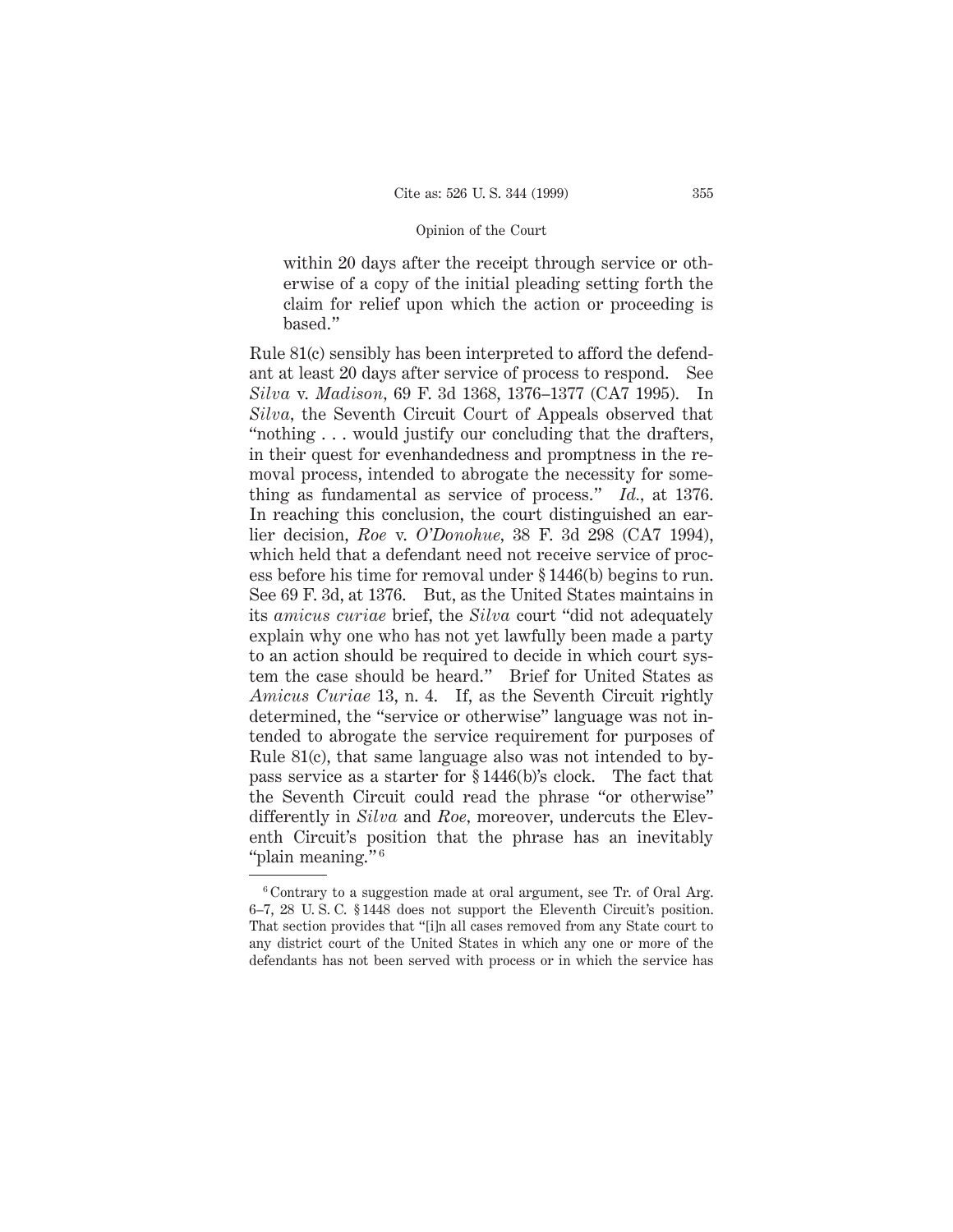## 356 MURPHY BROTHERS, INC. *v.* MICHETTI PIPE STRINGING, INC. Opinion of the Court

Furthermore, the so-called "receipt rule"—starting the time to remove on receipt of a copy of the complaint, however informally, despite the absence of any formal service could, as the District Court recognized, operate with notable unfairness to individuals and entities in foreign nations. See App. A–24. Because facsimile machines transmit instantaneously, but formal service abroad may take much longer than 30 days,<sup>7</sup> plaintiffs "would be able to dodge the requirements of international treaties and trap foreign opponents into keeping their suits in state courts." *Ibid.*

# \*\*\*

In sum, it would take a clearer statement than Congress has made to read its endeavor to extend removal time (by adding receipt of the complaint) to effect so strange a change—to set removal apart from all other responsive acts, to render removal the sole instance in which one's procedural rights slip away before service of a summons, *i. e.,* before one is subject to any court's authority. Accordingly, for the reasons stated in this opinion, the judgment of the United States Court of Appeals for the Eleventh Circuit is reversed, and the case is remanded for further proceedings consistent with this opinion.

## *It is so ordered.*

not been perfected prior to removal . . . such process or service may be completed or new process issued in the same manner as in cases originally filed in such district court." Nothing in § 1448 requires the defendant to take any action. The statute simply allows the plaintiff to serve an unserved defendant or to perfect flawed service once the action has been removed. In fact, the second paragraph of § 1448, which provides that "[t]his section shall not deprive any defendant upon whom process is served after removal of his right to move to remand the case," explicitly reserves the unserved defendant's right to take action (move to remand) *after* service is perfected.

<sup>7</sup> See, *e. g.,* Fed. Rule Civ. Proc. 4(f) (describing means of service upon individuals in a foreign country).